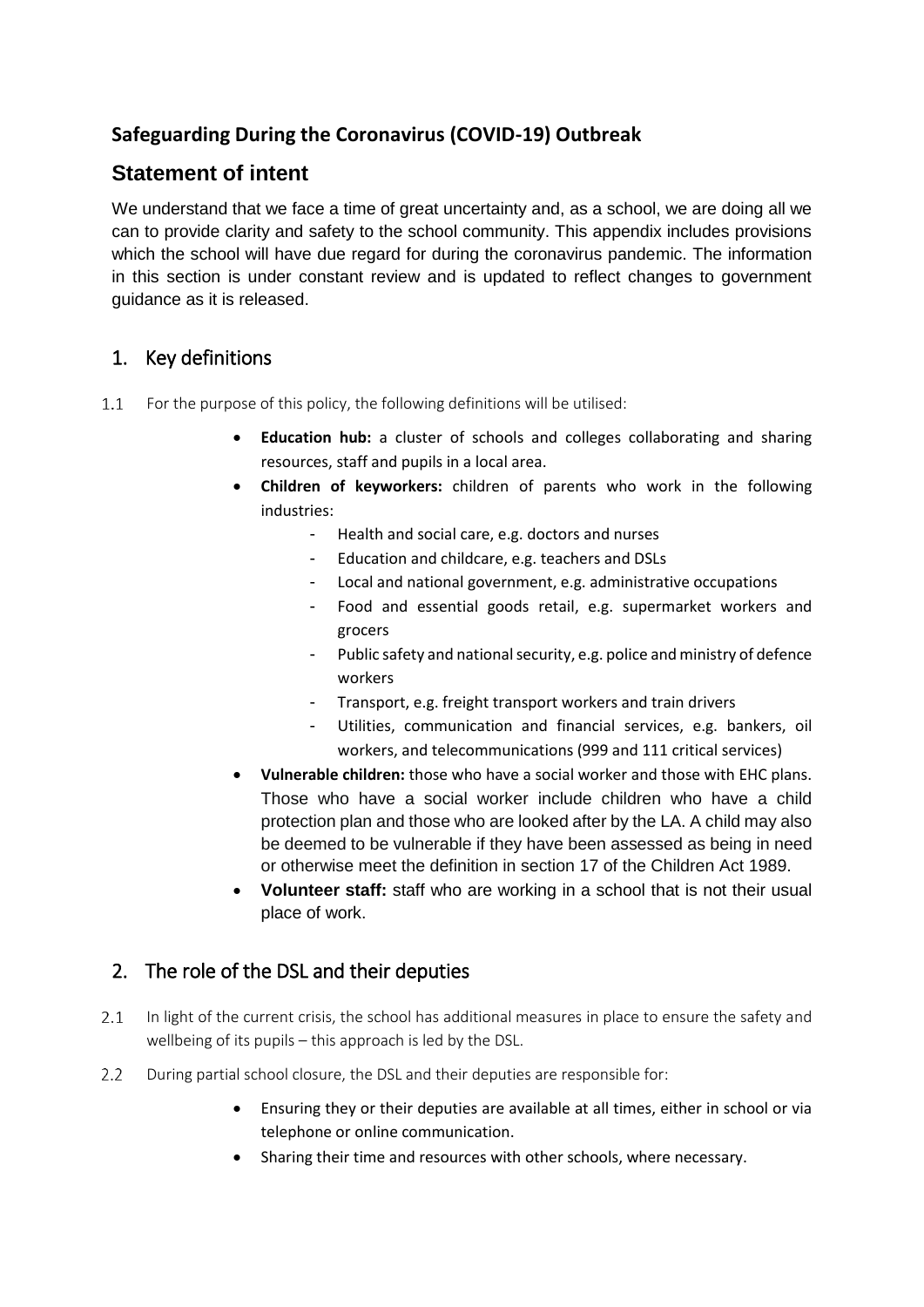- Being responsible for amending Appendix A (this section) in line with the continual changes to education policy released by the DfE and communicating all changes to staff and volunteers.
- Identifying vulnerable children and communicating additional safeguarding provisions to pupils and their families.
- Ensuring the school's pupils that are attending another school (as part of the hub approach) have the required support and communicating the pupil's additional needs with the other school's DSL.
- Working with the VSH and wider LA to protect vulnerable children.
- Ensuring staff are aware of reporting channels for safeguarding concerns.
- Sharing their contact information with the school community.
- Ensuring there is a consistent approach to safeguarding children throughout the coronavirus pandemic.
- Providing pupils with clear communication channels so they can report any concerns they have, including reports of peer-on-peer abuse.
- Ensuring any pupil who is not formally considered as vulnerable, but who may still be vulnerable, has access to school where required.
- Identifying a suitable member of the SLT to assume the role of temporary DSL should both themselves and their deputies become unable to work.
- Providing all volunteers and volunteer staff with copies of this policy.
- Adhering to safer recruitment procedures and carrying out risk assessments on volunteers where required.
- Seeking assurances from employers of volunteer staff, to ensure they have upto-date safeguarding training and are safe to work with children.
- $2.3$ The DSL will report back to the governing body on all relevant safeguarding concerns experienced during partial school closure.
- $2.4$ The DSL will work with the local safeguarding partners to ensure pupils remain safe during partial school closure.

### 3. Attendance

- $3.1$ The school will no longer use its regular attendance register to record attendance during partial school closure.
- $3.2$ The school will report to the DfE the number of pupils in school and whether they remain partially closed using [the online form.](https://form.education.gov.uk/service/educational-setting-status) This form will be submitted by 12:00pm each weekday.
- $3.3<sup>2</sup>$ The school will record and investigate any absences where it expected a child to attend school and did not or where parents have arranged care for their child who subsequently did not attend.
- Measures are in place, in line with 2.2 of this appendix, to ensure pupils attending a different  $3.4$ school are in a safe environment. For LAC, any change will be organised and monitored by the VSH.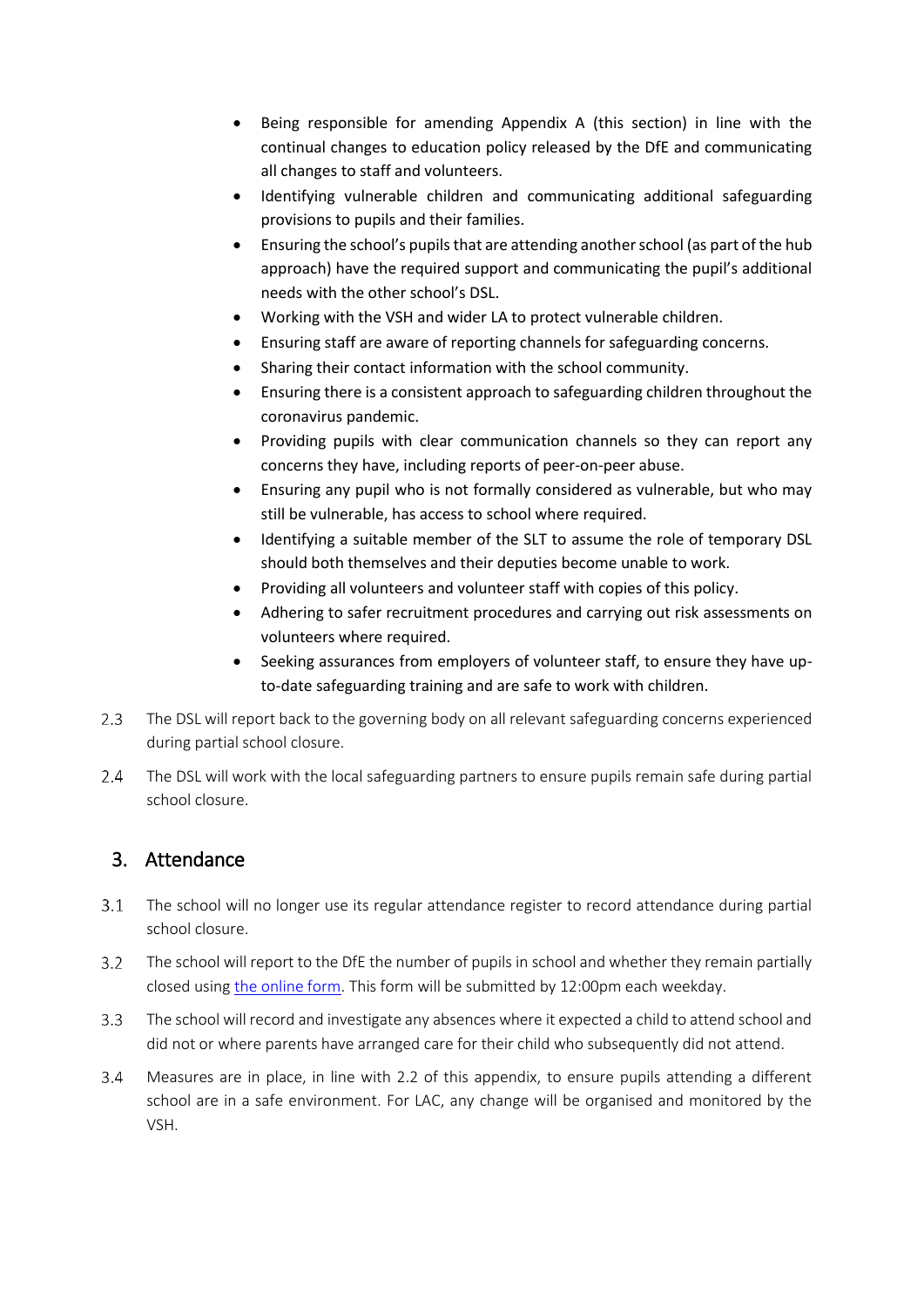- $3.5$ The DSL makes a pupil's temporary school aware of the reason why they are vulnerable (where relevant) and ensures the temporary school has access to the pupil's EHC plan and other supporting documents – this will be provided before the pupil is moved or as soon as possible.
- 3.6 The school will not prevent the transfer of safeguarding data to a pupil's temporary school, yet, it will always have due regard for data protection legislation during the transfer of information.

### 4. Staff training and safeguarding induction

- $4.1$ The school will ensure that all existing school staff have read part one of 'Keeping children safe in education' (KCSIE) and are suitably trained in this policy and any local safeguarding arrangements.
- 4.2 The DSL and headteacher will ensure any volunteer staff from other schools are suitably trained in safeguarding and ensure that they have read KCSIE and are aware of the school's safeguarding policy and procedures and any additional local safeguarding arrangements.
- $4.3$ The headteacher will risk assess any volunteers and volunteer staff working with pupils and use their professional judgement to assess whether they are suitable to work with pupils.
- $4.4$ The school will follow safer recruitment processes, in line with the relevant policy, when acquiring new staff.
- $4.5$ Anyone who has not undergone suitable DBS checks will not be left unattended with pupils.
- $4.6$ The school will report anyone to the TRA who they consider a safeguarding risk by emailing [Misconduct.Teacher@education.gov.uk](mailto:Misconduct.Teacher@education.gov.uk) – all referrals received by the TRA will continue to be considered.
- 4.7 The school will have a rotary system which allows the headteacher to be aware of who will be in school at any one given time.
- 4.8 The school will keep a record of each record of attendance for staff and pupils within school and any additional risk assessments made on staff in a secure file, e.g. the SCR.

#### Online safety and security

- All online programmes used will be checked by the school's DPO and DSL to ensure they are 4.9 reputable and GDPR compliant.
- 4.10 The ICT technician will work to ensure any loaned devices are secure and have the necessary antivirus malware protection downloaded.
- 4.11 Any online queries which require the ICT technician will be addressed over the phone or online as much as possible – face-to-face contact is kept to a minimum at [itservices@mountbatten.hants.sch.uk](mailto:itservices@mountbatten.hants.sch.uk) .
- 4.12 The DSL will report back to the governing body how they are ensuring pupils remain safe online during partial school closure.
- Pupils will report any suspicious online activity they encounter to the DSL or headteacher. 4.13
- 4.14 Staff will adhere to the Staff Code of Conduct at all times when delivering education online.
- Staff will report concerns over a pupil's safety online to the DSL. 4.15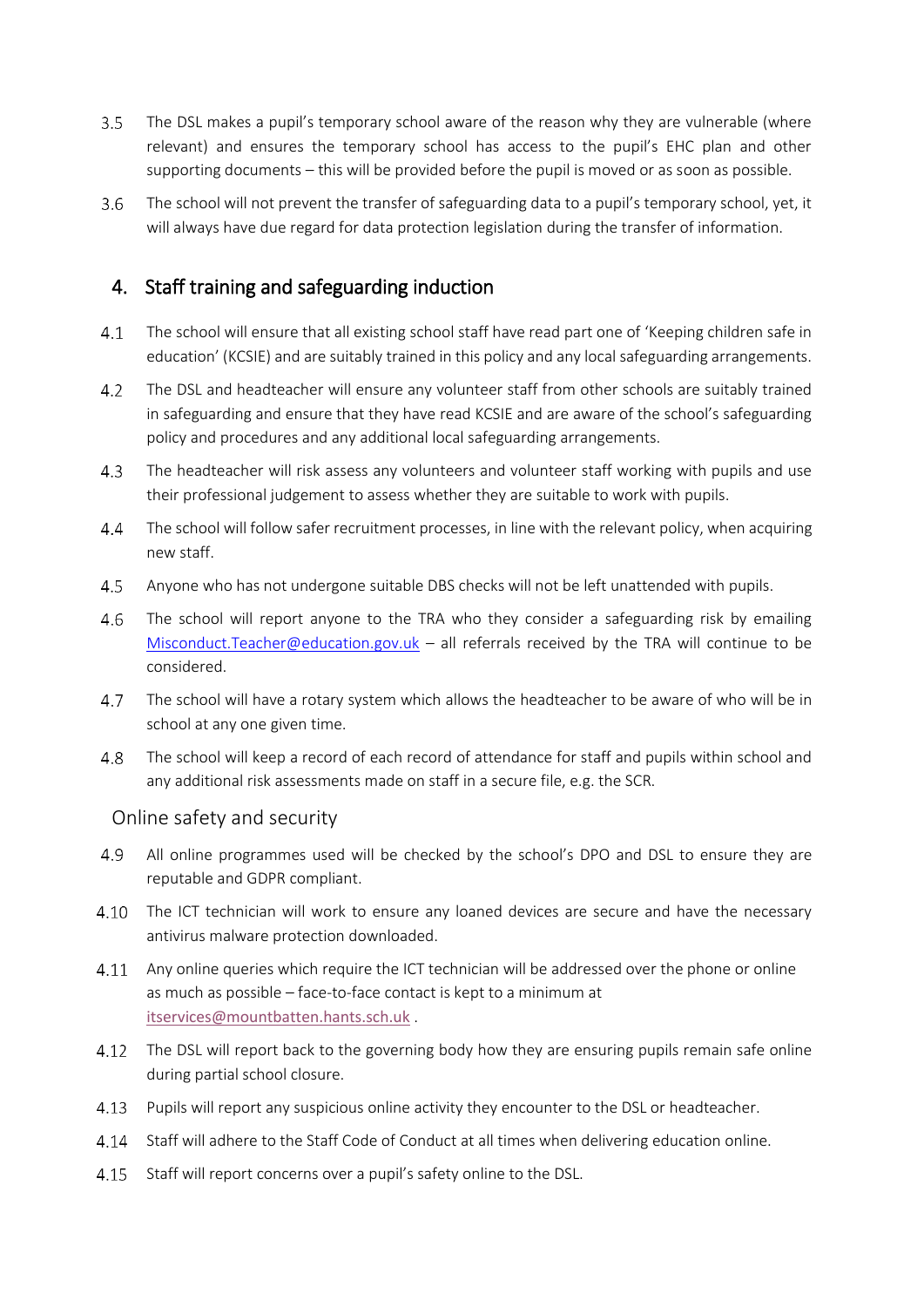The school will collaborate with parents and carers to reinforce the importance of online safety.

# 5. Mental health

- $5.1$ The school understands how the coronavirus pandemic can cause pupils and staff to feel anxious and concerned and will offer any essential support required to those in need.
- $5.2$ The headteacher will encourage line managers to hold one-to-one meetings with their staff over the phone or via a video call to ensure they feel supported during this stressful time.
- $5.3<sup>2</sup>$ Pupils will be provided with different resources they can access to help them cope with their mental health, including ChildLine and other online services.
- $5.4$ Face-to-face support will only be provided where necessary or unavoidable.
- $5.5 -$ The school will have due regard for the Positive Mental Health Policy when identifying early signs of mental health issues in pupils.

### 6. Supporting pupils at home

- $6.1$ The DSL will ensure every pupil has their contact information so they know how they can talk to them about any safeguarding concern.
- $6.2$ Pupils are provided with online safety information by their teacher.
- $6.3$ Pupils will be directed to practical online support, such as ChildLine, where they feel unsafe and require support outside of school.
- $6.4$ Parents are given a list of websites their child will be accessing and any information of online sessions with staff their child will be participating in during partial school closure.
- $6.5$ Parents are provided with the contact details of the DSL so they can report any concerns they have.

### 7. Peer-on-peer abuse

- $7.1$ The DSL will implement robust reporting procedures for peer-on-peer abuse during partial school closure and communicate these to all staff, pupils and parents.
- $7.2$ Reports made regarding peer-on-peer abuse will be risk assessed by the DSL on a case-by-case basis and, where required, investigated immediately and reported to the relevant authority, e.g. the police or CSCS where required.
- $7.3$ Both the alleged perpetrator and victim will be provided with support whilst the report is being investigated.
- $7.4$ Pupils will be provided with the contact details of relevant bodies who can provide support to them during this time, e.g. ChildLine.
- $7.5$ The DSL will keep the victim, the alleged perpetrator and their families up-to-date where necessary with details of the investigation, including the conclusion and how appeals can be made.
- 7.6 Individuals will be given a copy of the school's amended Complaints Policy to assist them with the appeals process.